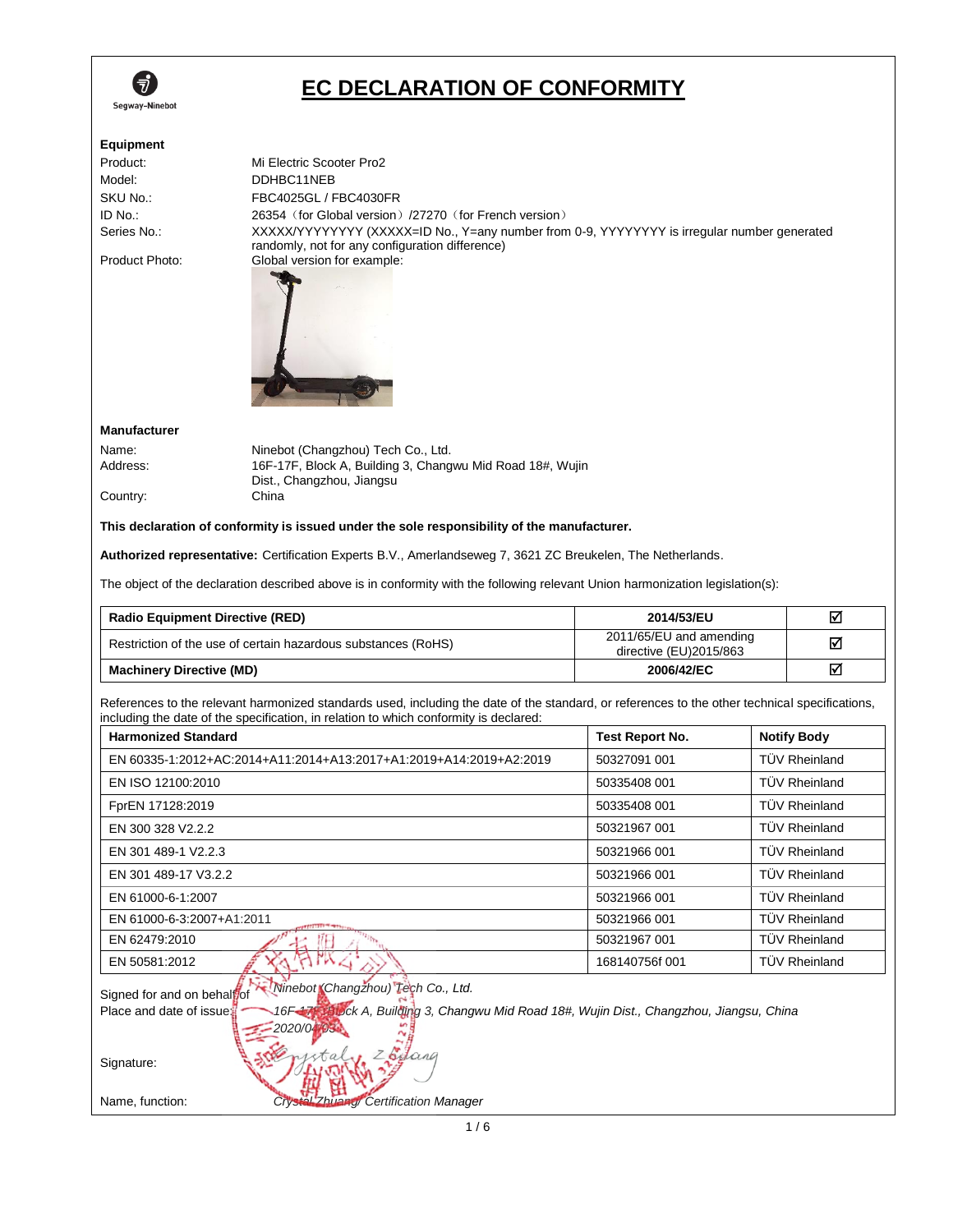

Übersetzung des Originals

# **EG-KONFORMITÄTSERKLÄRUNG**

#### **Gerät**

| Produkt:     | Mi Elektroroller Pro2                                                                                                                          |
|--------------|------------------------------------------------------------------------------------------------------------------------------------------------|
| Modell:      | DDHBC11NEB                                                                                                                                     |
| SKU-Nr.:     | FBC4025GL/FBC4030FR                                                                                                                            |
| ID-Nr.:      | 26354 (für Globale Version) / 27270 (für französische Version)                                                                                 |
| Seriennr.:   | XXXXX/YYYYYYYY (XXXXX=ID No., Y=any number from 0-9, YYYYYYYY is irregular number generated<br>randomly, not for any configuration difference) |
| Produktfoto: | Globale Version zum Beispiel::                                                                                                                 |
|              |                                                                                                                                                |
|              |                                                                                                                                                |

#### **Hersteller**

| Name:    | Ninebot (Changzhou) Tech Co., Ltd                                                     |
|----------|---------------------------------------------------------------------------------------|
| Adresse: | 16F – 17F, Block A, Gebäude 3, Changwu Mid Road 18#, Bezirk Wujin, Changzhou, Jiangsu |
| Land:    | China                                                                                 |

## **Diese Konformitätserklärung wird unter der alleinigen Verantwortung des Herstellers ausgestellt.**

 $\overline{\phantom{a}}$ 

**Autorisierter Vertreter:** Certification Experts B.V., Amerlandseweg 7, 3621 ZC Breukelen, Niederlande.

Gegenstand der oben beschriebenen Erklärung ist die Konformität mit den folgenden relevanten Harmonisierungsgesetzen der EU:

| Funkgeräte-Richtlinie (RED)                                       | 2014/53/EU                                          | ☑ |
|-------------------------------------------------------------------|-----------------------------------------------------|---|
| Beschränkung der Verwendung bestimmter gefährlicher Stoffe (RoHS) | 2011/65/EU und<br>Anderungsrichtlinie (EU) 2015/863 | ☑ |
| <b>Maschinenrichtlinie</b>                                        | 2006/42/EC                                          | ☑ |

Bezugnahme auf die verwendeten einschlägigen harmonisierten Normen, einschließlich des Datums der Norm, oder Bezugnahme auf Spezifikationen, einschließlich des Datums der Spezifikation, für die die Konformität erklärt wird:

| <b>Harmonisierte Norm</b>                                          | Testbericht-Nr. | <b>Benannte Stelle</b> |
|--------------------------------------------------------------------|-----------------|------------------------|
| EN 60335-1:2012+AC:2014+A11:2014+A13:2017+A1:2019+A14:2019+A2:2019 | 50327091 001    | <b>TÜV Rheinland</b>   |
| EN ISO 12100:2010                                                  | 50335408 001    | <b>TÜV Rheinland</b>   |
| FprEN 17128:2019                                                   | 50335408 001    | <b>TÜV Rheinland</b>   |
| EN 300 328 V2.2.2                                                  | 50321967 001    | <b>TÜV Rheinland</b>   |
| EN 301 489-1 V2.2.3                                                | 50321966 001    | <b>TÜV Rheinland</b>   |
| EN 301 489-17 V3.2.2                                               | 50321966 001    | <b>TÜV Rheinland</b>   |
| EN 61000-6-1:2007                                                  | 50321966 001    | <b>TÜV Rheinland</b>   |
| EN 61000-6-3:2007+A1:2011                                          | 50321966 001    | <b>TÜV Rheinland</b>   |
| EN 62479:2010                                                      | 50321967 001    | <b>TÜV Rheinland</b>   |
| EN 50581:2012                                                      | 168140756f 001  | <b>TÜV Rheinland</b>   |

| Unterzeichnet für und im<br>Namen von:<br>Ort und Datum der<br>Ausstellung: | Ninebot (Changzhou) Tech Co., Ltd<br>$16F - 17F$ , Bio<br>Gebäude & Changwu Mid Road 18#, Bezirk Wujin, Changzhou, Jiangsu, China<br>YА |
|-----------------------------------------------------------------------------|-----------------------------------------------------------------------------------------------------------------------------------------|
| Unterschrift:                                                               |                                                                                                                                         |
| Name, Funktion:                                                             | Crystal Zhuang/Zertifizierungsmanager                                                                                                   |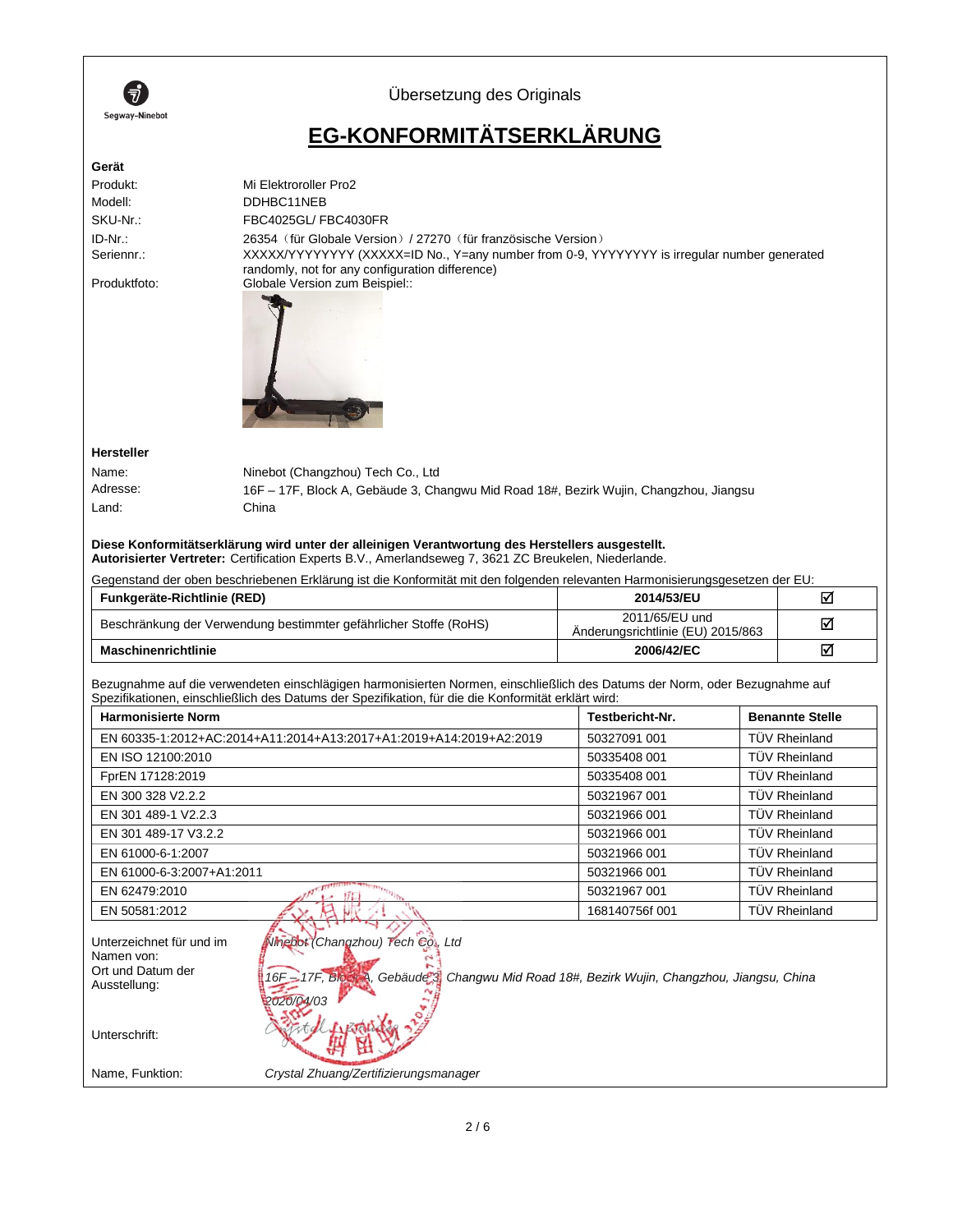

Traduzione dell'originale

## **DICHIARAZIONE DI CONFORMITÀ UE**

#### **Apparecchio**

| Mi Elettrico Scooter Pro2                                                                                                                      |
|------------------------------------------------------------------------------------------------------------------------------------------------|
| DDHBC11NEB                                                                                                                                     |
| FBC4025GL/FBC4030FR                                                                                                                            |
| 26354 (per la versione globale) / 27270 (per la versione francese)                                                                             |
| XXXXX/YYYYYYYY (XXXXX=ID No., Y=any number from 0-9, YYYYYYYY is irregular number generated<br>randomly, not for any configuration difference) |
| Versione globale per esempio:                                                                                                                  |
|                                                                                                                                                |



Nome: Ninebot (Changzhou) Tech Co., Ltd. Indirizzo: 16F-17F, Block A, Building 3, Changwu Mid Road 18#, Wujin Dist., Changzhou, Jiangsu Paese: China

#### **La presente Dichiarazione di conformità è pubblicata sotto la piena responsabilità del produttore.**

**Rappresentante autorizzato:** Certification Experts B.V., Amerlandseweg 7, 3621 ZC Breukelen, Paesi Bassi.

L'oggetto della dichiarazione descritto in precedenza è conforme alle seguenti legislazioni dell'Unione in materia di armonizzazione:

| Direttiva RED sulla messa a disposizione sul mercato di apparecchiature radio | 2014/53/UE                                         | ⊠ |
|-------------------------------------------------------------------------------|----------------------------------------------------|---|
| Direttiva sulla restrizione dell'uso di determinate sostanze pericolose       | 2011/65/EU e direttiva di<br>modifica (UE)2015/863 | ☑ |
| Direttiva sulle macchine (MD)                                                 | 2006/42/CE                                         | ☑ |

Riferimenti agli standard armonizzati rilevanti utilizzati, inclusa la data dello standard, o riferimenti ad altre specifiche tecniche, inclusa la data della specifica, in relazione ai quali viene emessa la dichiarazione di conformità:

| Standard armonizzato                                               | N. report test | Corpo della<br>notifica |
|--------------------------------------------------------------------|----------------|-------------------------|
| EN 60335-1:2012+AC:2014+A11:2014+A13:2017+A1:2019+A14:2019+A2:2019 | 50327091 001   | <b>TÜV Rheinland</b>    |
| EN ISO 12100:2010                                                  | 50335408 001   | <b>TÜV Rheinland</b>    |
| FprEN 17128:2019                                                   | 50335408 001   | <b>TÜV Rheinland</b>    |
| EN 300 328 V2.2.2                                                  | 50321967 001   | <b>TÜV Rheinland</b>    |
| EN 301 489-1 V2.2.3                                                | 50321966 001   | <b>TÜV Rheinland</b>    |
| EN 301 489-17 V3.2.2                                               | 50321966 001   | <b>TÜV Rheinland</b>    |
| EN 61000-6-1:2007                                                  | 50321966 001   | <b>TÜV Rheinland</b>    |
| EN 61000-6-3:2007+A1:2011                                          | 50321966 001   | <b>TÜV Rheinland</b>    |
| EN 62479:2010                                                      | 50321967 001   | <b>TÜV Rheinland</b>    |
| EN 50581:2012<br><b>CONTRACTOR</b> THE STATE                       | 168140756f 001 | <b>TÜV Rheinland</b>    |

| Formato per e per conto di<br>Luogo e data di<br>pubblicazione: | Ninebor (Changzhou) Tech Co., Ltd.<br>16F 17E, Block A, Building 3, Changwu Mid Road 18#, Wujin Dist., Changzhou, Jiangsu, Cina<br>2020/04/03 |
|-----------------------------------------------------------------|-----------------------------------------------------------------------------------------------------------------------------------------------|
| Firma:                                                          | cana                                                                                                                                          |
| Nome, funzione:                                                 | Crystal ZhuangACerthication Manager                                                                                                           |
|                                                                 | 3/6                                                                                                                                           |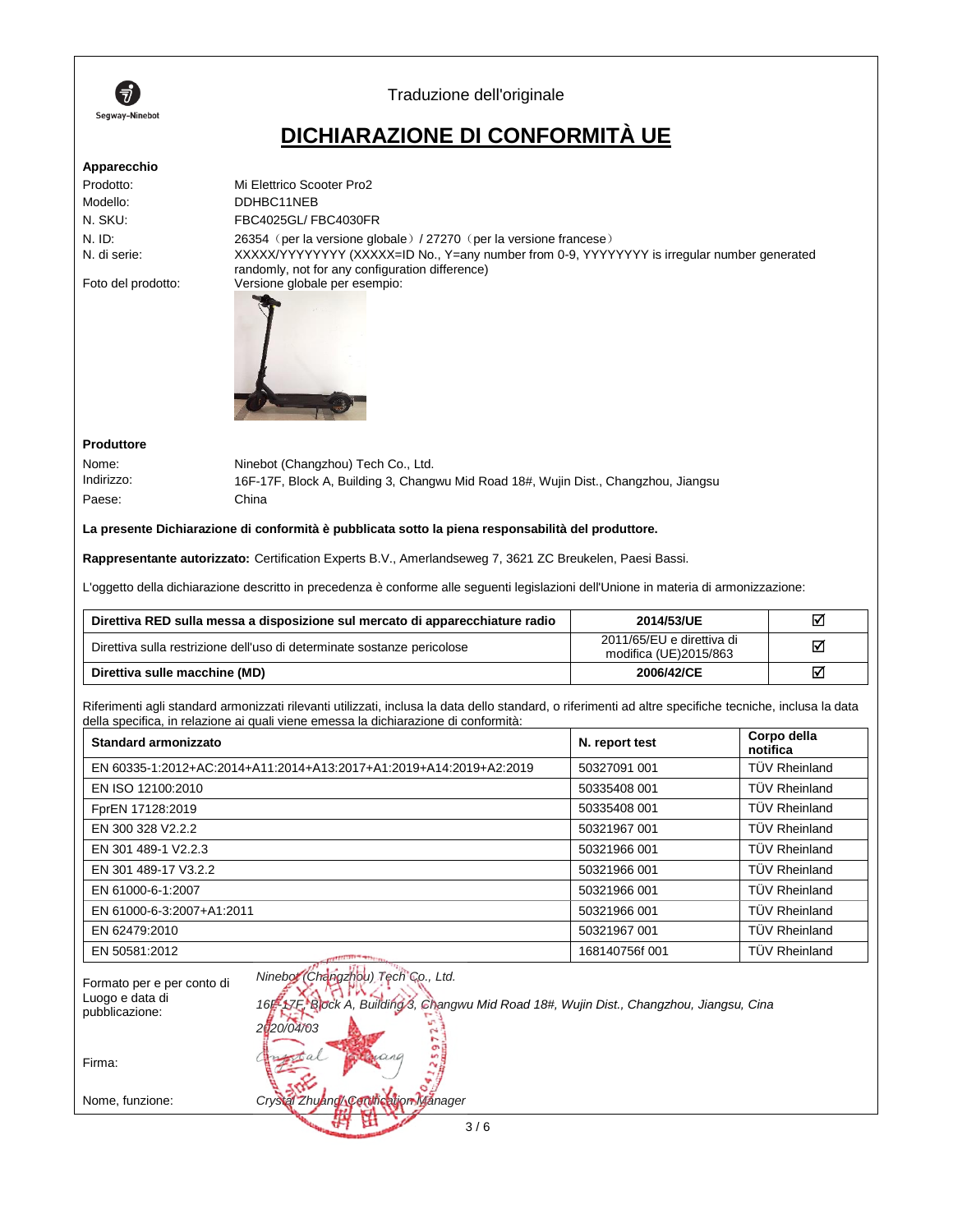

### Traduction de l'original

## **DÉCLARATION DE CONFORMITÉ DE La CE**

### **Équipement**

| Produit:               | Mi Trottinette électrique Pro2                                                                                                                 |
|------------------------|------------------------------------------------------------------------------------------------------------------------------------------------|
| Modèle:                | DDHBC11NEB                                                                                                                                     |
| Référence :            | FBC4025GL/FBC4030FR                                                                                                                            |
| $N^{\circ}$ ID :       | 26354 (pour la version globale) / 27270 (pour Français version)                                                                                |
| $N^{\circ}$ de série : | XXXXX/YYYYYYYY (XXXXX=ID No., Y=any number from 0-9, YYYYYYYY is irregular number generated<br>randomly, not for any configuration difference) |
| Photo du produit :     | Version globale par exemple:                                                                                                                   |



#### **Fabricant**

Nom : Ninebot (Changzhou) Tech Co., Ltd. Adresse : 16 F-17 F, Bloc A, Bâtiment 3, Changwu Mid Road 18, Wujin Dist., Changzhou, Jiangsu Pays : Chine

#### **Cette déclaration de conformité est publiée sous la seule responsabilité du fabricant.**

**Représentant autorisé:** Certification Experts B.V., Amerlandseweg 7, 3621 ZC Breukelen, Pays-Bas

L'objet de la déclaration décrit ci-dessus est en conformité avec les lois relatives à l'harmonisation des législations suivantes de l'Union européenne :

| Directive relative aux équipements radio (RED)                         | 2014/53/UE                                           | ☑ |
|------------------------------------------------------------------------|------------------------------------------------------|---|
| Limitation de l'utilisation de certaines substances dangereuses (RoHS) | 2011/65/UE et directive<br>d'amendement (UE)2015/863 | ⊠ |
| Directive machines (MD)                                                | 2006/42/CE                                           | ☑ |

Références aux normes harmonisées pertinentes utilisées, y compris la date de la norme, ou références aux autres agréments techniques, y compris la date de l'agrément, par rapport auquel la conformité est déclarée :

| Norme harmonisée                                                   | N° rapport de test | Corps de la<br>notification |
|--------------------------------------------------------------------|--------------------|-----------------------------|
| EN 60335-1:2012+AC:2014+A11:2014+A13:2017+A1:2019+A14:2019+A2:2019 | 50327091 001       | <b>TÜV Rheinland</b>        |
| EN ISO 12100:2010                                                  | 50335408 001       | <b>TÜV Rheinland</b>        |
| FprEN 17128:2019                                                   | 50335408 001       | <b>TÜV Rheinland</b>        |
| EN 300 328 V2.2.2                                                  | 50321967 001       | <b>TÜV Rheinland</b>        |
| EN 301 489-1 V2.2.3                                                | 50321966 001       | <b>TÜV Rheinland</b>        |
| EN 301 489-17 V3.2.2                                               | 50321966 001       | <b>TÜV Rheinland</b>        |
| EN 61000-6-1:2007                                                  | 50321966 001       | <b>TÜV Rheinland</b>        |
| EN 61000-6-3:2007+A1:2011                                          | 50321966 001       | <b>TÜV Rheinland</b>        |
| EN 62479:2010                                                      | 50321967 001       | <b>TÜV Rheinland</b>        |
| EN 50581:2012                                                      | 168140756f 001     | <b>TÜV Rheinland</b>        |

Lieu et date d'émission : *16F-17F, Bloc A, Bâtiment 3, Changwu Mid Road 18, Wujin Dist., Changzhou, Jiangsu, Chine*

Signé pour et au nom de *Ninebot (Changzhou) Tech Co., Ltd.*

*2020/04/03*

Signature :

Nom, fonction : *Crystal Zhuang/ Responsable de la certification* 

4 / 6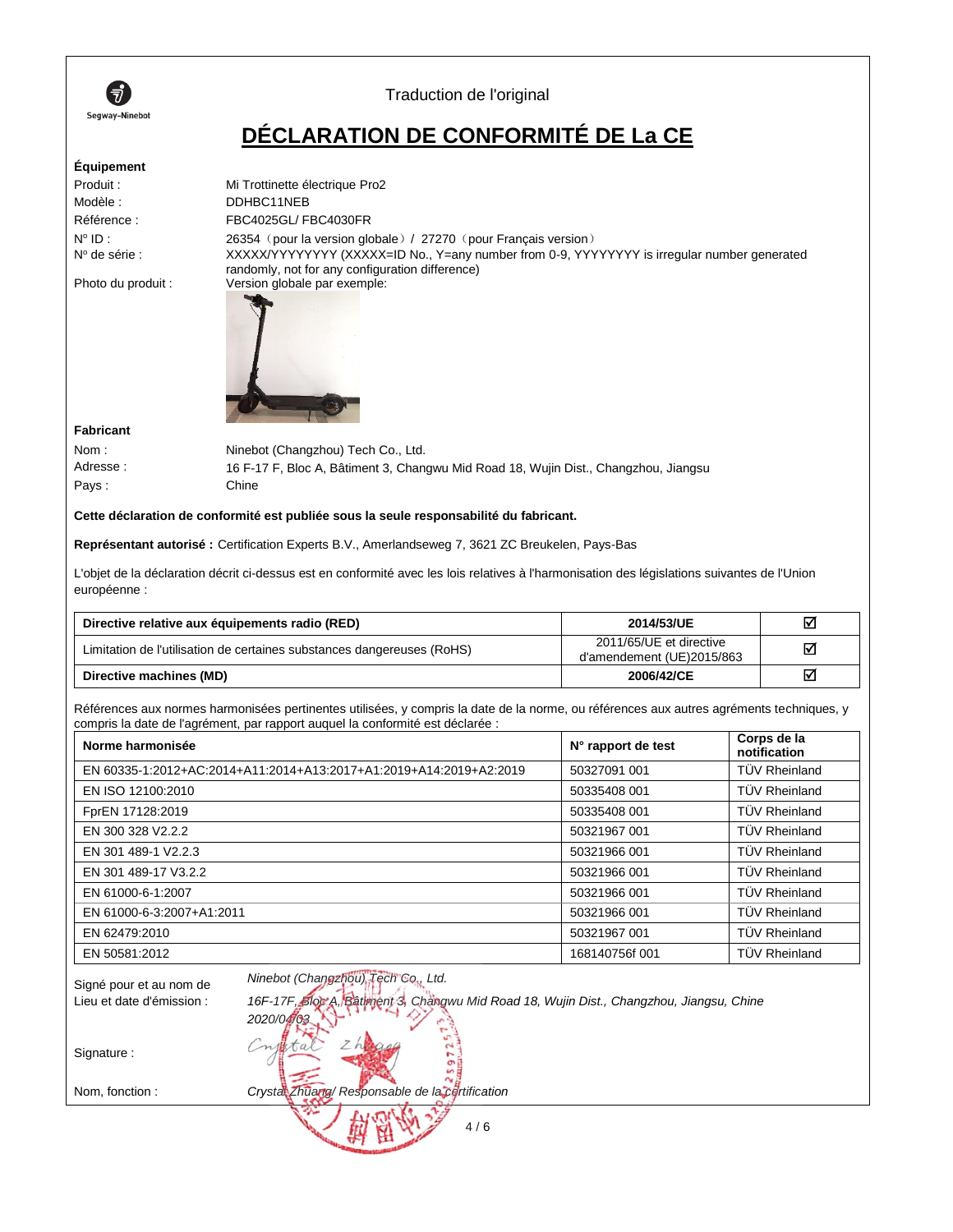

## Traducción del original

# **DECLARACIÓN DE CONFORMIDAD DE LA CE**

### **Equipo**

| <b>Lyurpo</b>      |                                                                                                                                                |
|--------------------|------------------------------------------------------------------------------------------------------------------------------------------------|
| Producto:          | Mi Scooter Eléctrico Pro2                                                                                                                      |
| Modelo:            | DDHBC11NEB                                                                                                                                     |
| N.º de SKU:        | FBC4025GL/FBC4030FR                                                                                                                            |
| Número de ID:      | 26354 (para la versión global) / 27270 (para la versión francesa)                                                                              |
| Número de serie:   | XXXXX/YYYYYYYY (XXXXX=ID No., Y=any number from 0-9, YYYYYYYY is irregular number generated<br>randomly, not for any configuration difference) |
| Foto del producto: | Versión global, por ejemplo:                                                                                                                   |



**Fabricante**

País: China

Nombre: Ninebot (Changzhou) Tech Co., Ltd. Dirección: 16F-17F, Block A, Building 3, Changwu Mid Road 18#, Wujin Dist., Changzhou, Jiangsu

**La presente declaración de conformidad se emite bajo la exclusiva responsabilidad del fabricante.** 

**Representante autorizado:** Certification Experts B.V., Amerlandseweg 7, 3621 ZC Breukelen (Países Bajos).

El objeto de la declaración que se describe más arriba cumple las siguientes legislaciones de armonización de la Unión relevantes:

| Directiva de equipos radioeléctricos (RED)                                  | 2014/53/UE                                            | ☑ |
|-----------------------------------------------------------------------------|-------------------------------------------------------|---|
| Restricciones a la utilización de determinadas sustancias peligrosas (RoHS) | 2011/65/EU y Directiva de<br>modificación 2015/863/UE | ☑ |
| Directiva sobre maguinaria (MD)                                             | 2006/42/CE                                            | ☑ |

Referencias a las normas armonizadas pertinentes utilizadas, incluida la fecha de la norma, o referencias a otras especificaciones técnicas, incluida la fecha de la especificación, respecto a las cuales se declara la conformidad:

| Norma armonizada                                                   | N.º de informe de prueba | Organismo<br>notificado |
|--------------------------------------------------------------------|--------------------------|-------------------------|
| EN 60335-1:2012+AC:2014+A11:2014+A13:2017+A1:2019+A14:2019+A2:2019 | 50327091 001             | <b>TÜV Rheinland</b>    |
| EN ISO 12100:2010                                                  | 50335408 001             | <b>TÜV Rheinland</b>    |
| FprEN 17128:2019                                                   | 50335408 001             | <b>TÜV Rheinland</b>    |
| EN 300 328 V2.2.2                                                  | 50321967 001             | <b>TÜV Rheinland</b>    |
| EN 301 489-1 V2.2.3                                                | 50321966 001             | <b>TÜV Rheinland</b>    |
| EN 301 489-17 V3.2.2                                               | 50321966 001             | <b>TÜV Rheinland</b>    |
| EN 61000-6-1:2007                                                  | 50321966 001             | <b>TÜV Rheinland</b>    |
| EN 61000-6-3:2007+A1:2011                                          | 50321966 001             | <b>TÜV Rheinland</b>    |
| EN 62479:2010                                                      | 50321967 001             | <b>TÜV Rheinland</b>    |
| EN 50581:2012<br>175                                               | 168140756f 001           | <b>TÜV Rheinland</b>    |
|                                                                    |                          |                         |

| Firmado por y en nombre   | Ninebox (Ohangzhou) Tech Co., Ltd.                                                         |
|---------------------------|--------------------------------------------------------------------------------------------|
| de:                       |                                                                                            |
| Lugar y fecha de emisión: | ToF-17F, Elock A, Building 8, Changwu Mid Road 18#, Wujin Dist., Changzhou, Jiangsu, China |
|                           | $-2020/04/06$                                                                              |
|                           |                                                                                            |
| Firma:                    |                                                                                            |
|                           |                                                                                            |
| Nombre, cargo:            | Coystal Zhuang Responsable de certificación                                                |